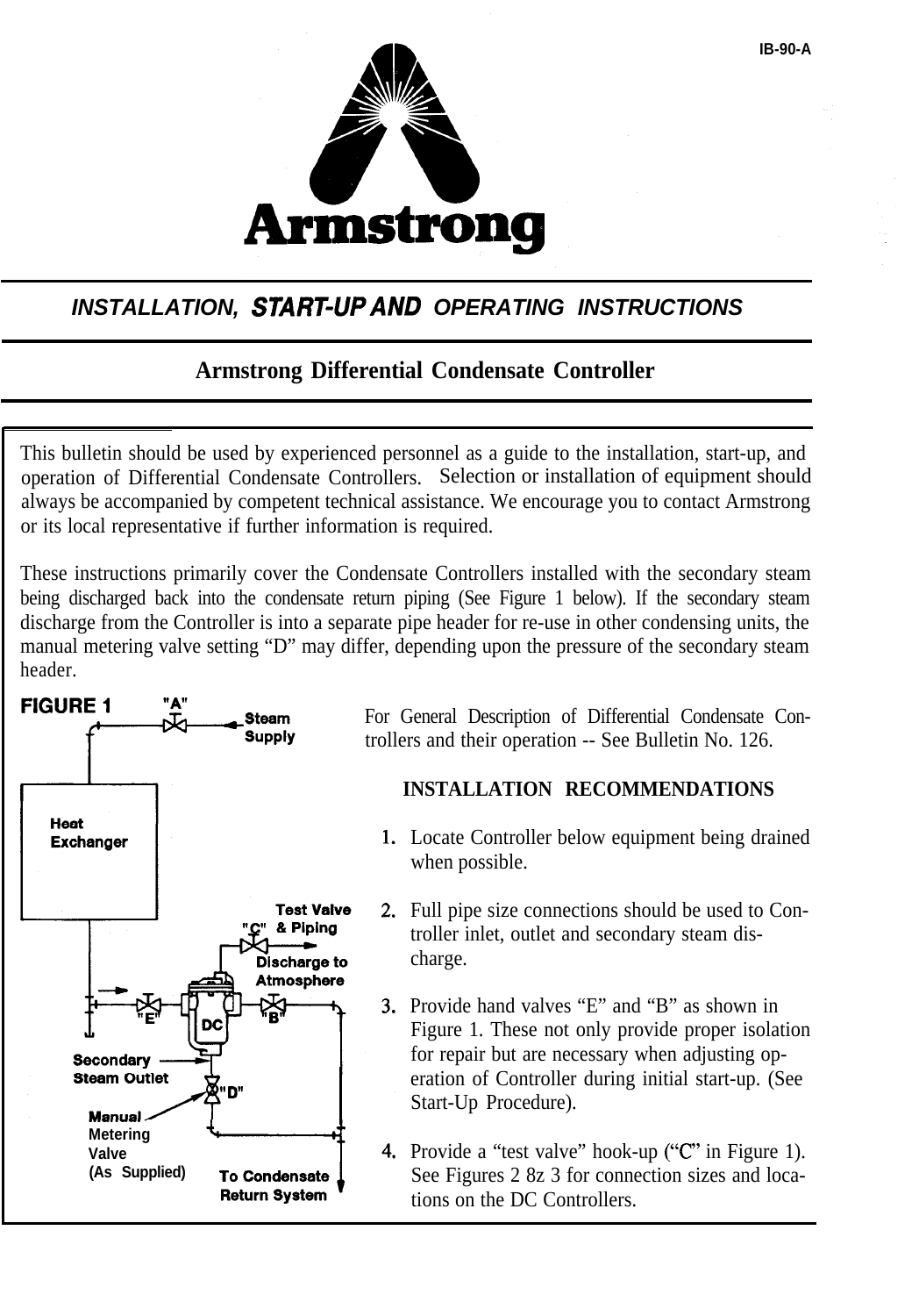

5. The manual metering valve ("D" in Figure l), as supplied with the DC Controller, can be relocated to a horizontal position if necessary to reduce overall vertical installation height.

#### **START-UP & OPERATING PROCEDURE**

- 1. The following valve settings should be made on initial start-up of equipment. (Refer to Figure 1).
	- a) Valves "A", "B" and "E" open
	- b) Valves "C" and " $\overrightarrow{D}$ " closed

With these valve settings, the Differential Controller is functioning as a standard inverted bucket steam trap. Continue to operate in this condition until system has reached operating conditions of pressure and temperature.

**2.** Close valve "B" on the condensate discharge of controller and open test valve "C". Condensate being discharged through the Controller is now observed at test valve piping to atmosphere.

Note the cycle rate of condensate discharge. (This would be typical of the operation of a standard inverted bucket trap.)

**Important:** If the condensate discharge is continuous, never cycling, the Differential Controller selected may be too small for the required load.

**3.** Open manual metering valve "D" l/4 turn from the full closed position.

Observe the condensate discharge cycle rate. A definite increase in the cycle rate should occur over that observed in Step 2 above.

If no increase in cycle rate is observed with this setting, open the manual metering valve an additional l/4 turn and again observe the discharge cycle rate. (Allow three or four minutes between changes for stabilizing effect.)

Continue this procedure until a definite increase in the condensate cycle rate is accomplished. (The normal adjustment setting for the manual metering valve will usually be from l/4 to 1 full turn open.)

**NOTE:** If the secondary steam from the Controller is discharging into a separate header, the required setting of the manual metering valve may exceed 1 full turn open under low differential pressure (AP.) conditions. Test as described above for correct setting.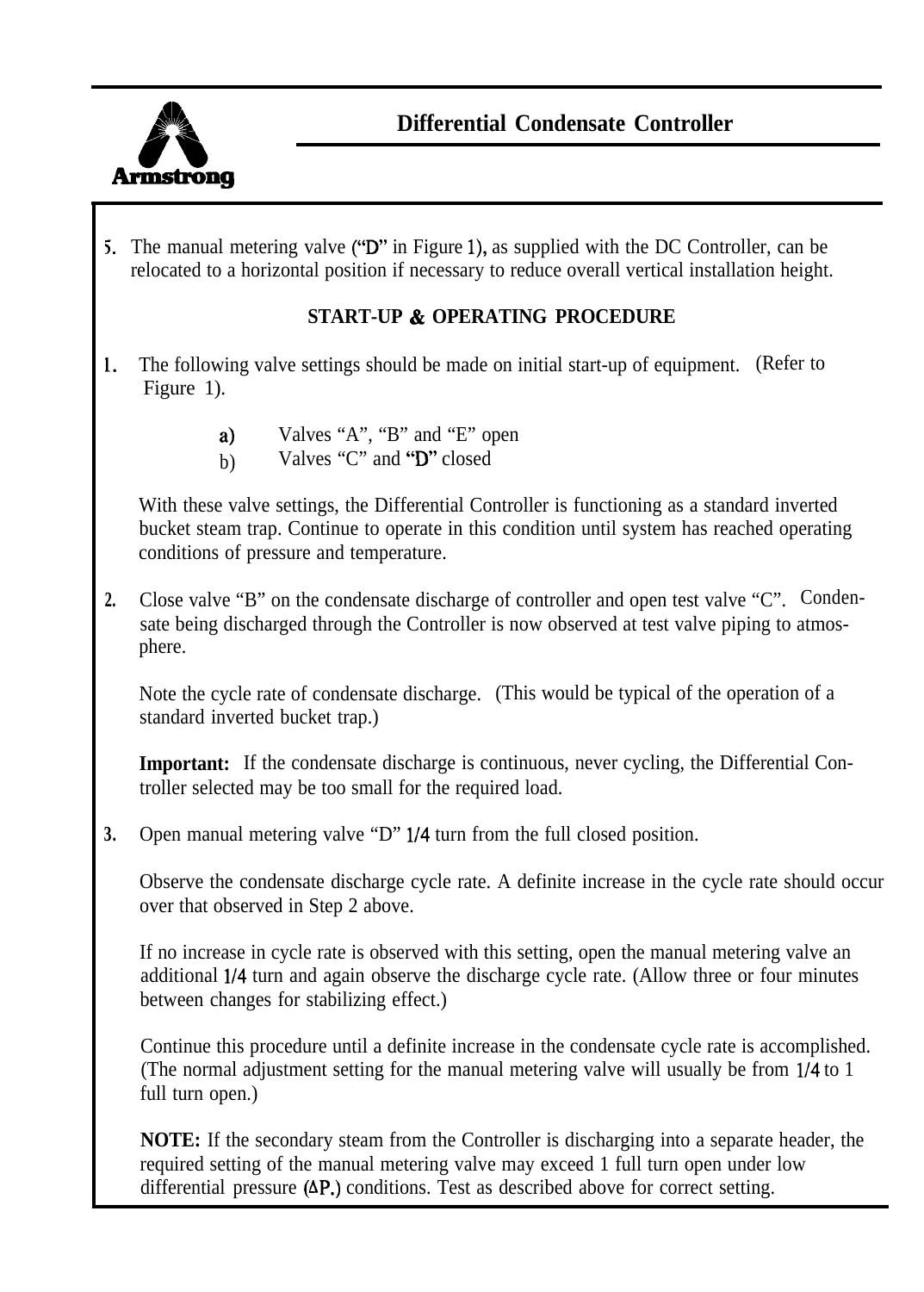

4. Leave the manual metering valve set in the position as determined previously.

Open valve "B" and close test valve "C".

The Differential Condensate Controller should now be functioning normally with the manual metering valve and secondary steam flow at the correct setting to provide the highest heat transfer efficiency.

Once the Differential Condensate Controller is set, the manual metering valve setting should not be changed. The handle of the valve should be locked in place to prevent valve tampering by unauthorized personnel.

Should the manual metering valve be closed to isolate the Controller during repairs, record its opening position and return to same when putting Controller back in operation.

# **FIGURE 2**